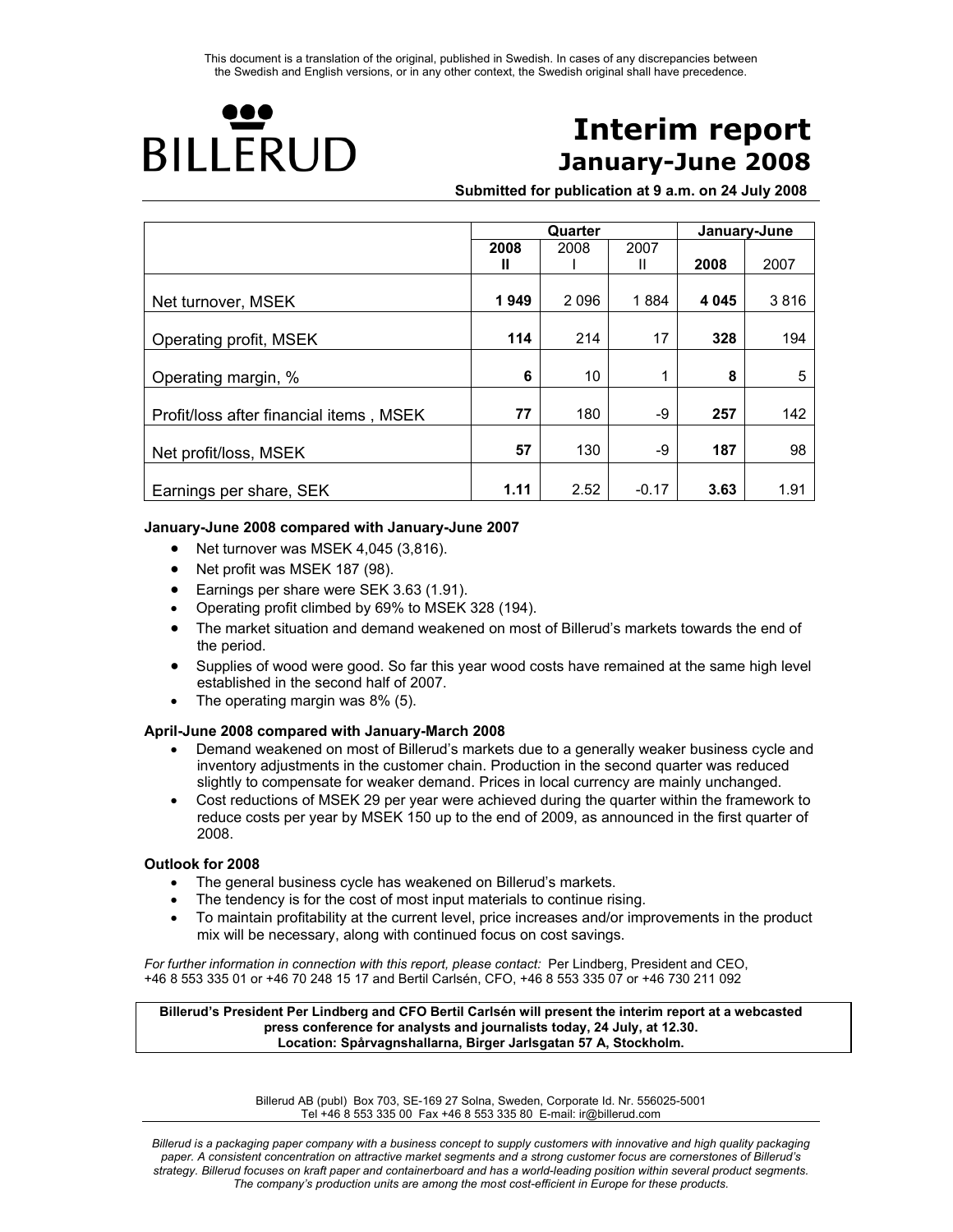# **Comment by Per Lindberg, Billerud CEO**

*"We are proud to report earnings for the first half of the year that yields a return on working capital of 13% and a return on equity of 15% over rolling 12 months. During the first two quarters we have maintained the operating margin of 8% that we achieved last year, and reduced our energy costs.* 

*The international forest products industry is facing many challenges right now. Billerud's comparative strength is that we primarily operate in niches that feature a long-term stable growing demand for effective and eco-friendly packaging.* 

*The effect of weaker demand due to a generally weakened business cycle that we could not rule out in the first quarter affected to some extent the second quarter. The increased concern for the business cycle in the second half of this year and beyond, we will meet with the same strategy we have benefitted from so far. This means continued hard work aimed at selling the value creation offered by our products to our customers and end-users. We will also continue to develop our products and continue to improve our efficiency and reduce costs."* 

# **Billerud Group**

# **Market**

The market and demand situation for most of Billerud's products weakened during the second quarter due to a generally weaker business cycle. This mainly affected delivered volumes. In general the price trend remained stable in local sales currencies, although there were limited opportunities for price increases in some product segments.

Billerud's total deliveries during the second quarter of 2008 amounted to 315,000 tonnes, down 7% on the first quarter of 2008. The fall is primarily due to lower production caused by the planned maintenance stop at one of Billerud's larger mills in the second quarter, and due to lower demand for certain products in the second quarter compared with the first. In the first six months of 2008, deliveries amounted to 655,000 tonnes, a decline of 3% compared with the same period last year.

Deliveries of packaging paper during the second quarter amounted to 236,000 tonnes, down 7% on the first quarter of 2008. In the first half of the year, deliveries of packaging paper amounted to 491,000 tonnes, compared with 501,000 tonnes in the corresponding period in 2007. Overall, the order situation for packaging paper was down slightly.

Billerud's deliveries of Nordic long-fibre sulphate pulp amounted to 79,000 tonnes during the quarter, down 7% compared with the previous quarter. In the first half of the year, deliveries of long-fibre sulphate pulp amounted to 164,000 tonnes, compared with 173,000 tonnes in the corresponding period in 2007. Demand for long-fibre sulphate pulp weakened during the second quarter, and the price rose from USD 880 per tonne to USD 900 per tonne.

# **Sales and results**

# *Second quarter compared with first quarter*

Net turnover for the second quarter was MSEK 1,949, down 7% on the previous quarter. Lower turnover was due to a 7% reduction in volumes delivered. In respective sales currency, the price level is mainly unchanged.

The operating profit was MSEK 114, a decrease of MSEK 100, or 47%, on the previous quarter, mainly due to the costs of the planned maintenance stop at Skärblacka and to lower delivered volumes. The costs of the planned maintenance stop including costs for lost production amounted to around MSEK 75.

During the quarter production was reduced to a small extent within some product areas to adjust to lower demand for these products and to stock reductions in the customer chain.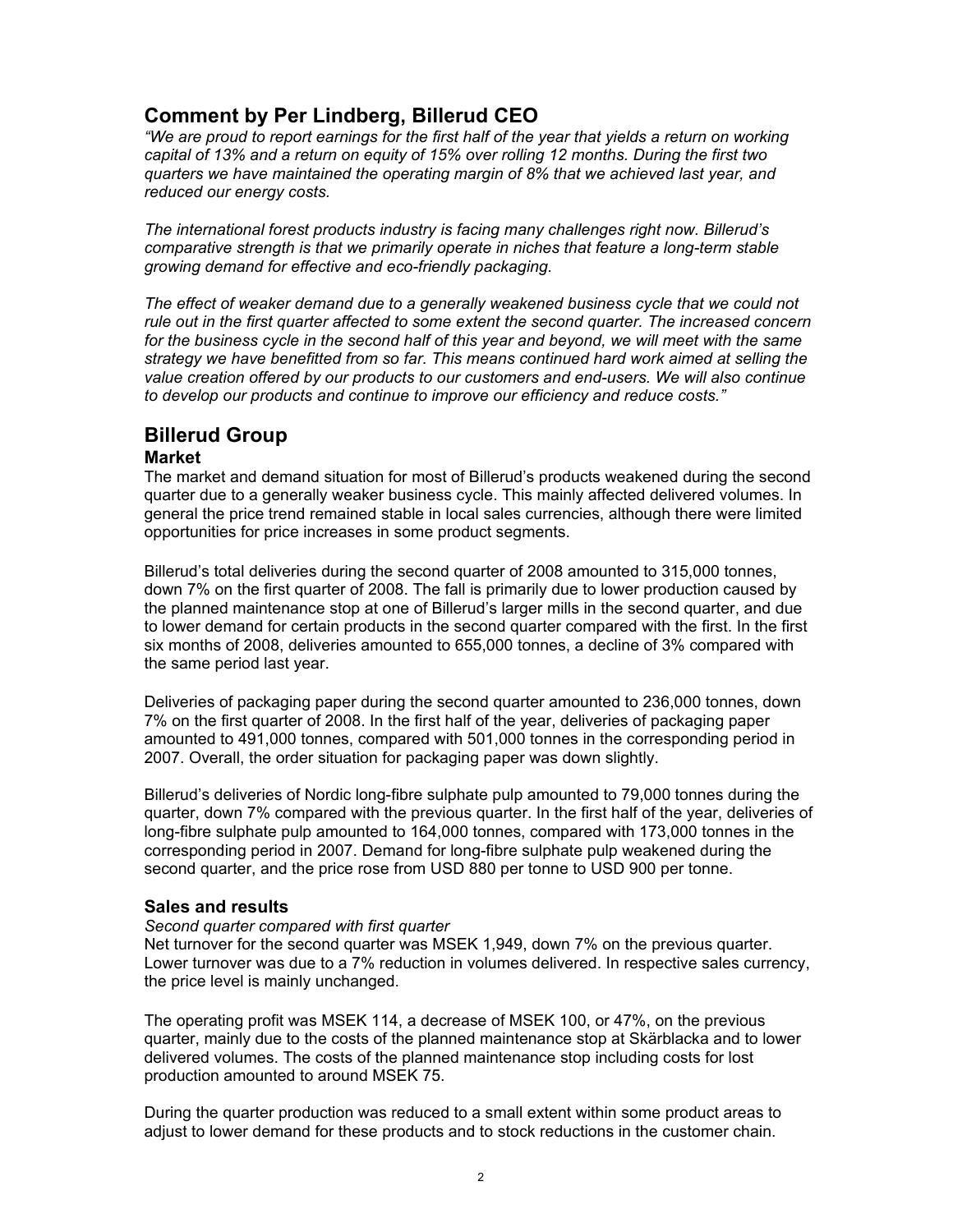Earnings for each business area are presented on page 6.

Net financial items were MSEK -37. Earnings after financial items were MSEK 77.

### *January-June 2008 compared with January-June 2007*

Net turnover was MSEK 4,045, up 6% on the same period previous year. The increase was mainly due to higher prices and an improved customer mix.

The operating profit was MSEK 328, a rise of MSEK 134, or 69%, on the same period previous year.

The difference was mainly due to the following components (MSEK):

|                                                        | $Q$ 1-08/<br>Q 1-07 | $Q$ 2-08/<br>Q 2-07 | Jan-June 08/<br>Jan-June 07 |
|--------------------------------------------------------|---------------------|---------------------|-----------------------------|
|                                                        |                     |                     |                             |
| Delivery and production volumes, including product mix | $-7$                | -6                  | -13                         |
| Sales prices (in respective sales currency)            | 218                 | 157                 | 375                         |
| Change in variable costs                               | $-123$              | $-87$               | $-210$                      |
| Change in fixed costs                                  | -6                  | 60                  | 54                          |
| Change in depreciation                                 | -3                  | -4                  |                             |
| Effects of exchange rate changes, including hedging    | $-42$               | $-23$               | $-65$                       |
| Total change in operating profit / loss                | 37                  | 97                  | 134                         |

The negative deviation in volumes and product mix of MSEK -13 is the net outcome of a positive deviation concerning the customer mix and a negative deviation concerning volumes and product mix. The increase in variable costs of MSEK -210 consists mainly of higher wood material costs (MSEK –216) that were partly compensated for by lower energy costs (MSEK 12). The cost of wood materials per produced tonne in the first half of 2008 was at the same high level as in the second half of 2007.

Fixed costs have been reduced mainly due to lower maintenance costs. One planned maintenance stop (Skärblacka) was carried out during the period, whereas two planned maintenance stops (Skärblacka and Gruvön) were carried out in the same period last year, which affects the comparison positively in terms of production volumes, fixed costs and to a certain extent variable costs. The costs of the two planned maintenance stops during the first half of last year, including product losses, amounted to around MSEK 210, of which MSEK 50 was higher than expected due to complications at Gruvön. The cost of the planned maintenance stop at Skärblacka this year was MSEK 75.

The operating margin for the first half of the year was 8% (5) and is divided fairly evenly among all of Billerud's mills, with the exception of Beetham, which has a lower operating margin although it shows a significant improvement on the previous year.

Net financial items were MSEK -71, down MSEK 19 mainly due to higher interest rates and slightly higher net debt.

The estimated tax cost was MSEK -70, representing a tax rate of approximately 28%.

# **Significant risks and uncertainties**

Billerud's products are generally dependent on the business cycle in terms of both price development and delivery volumes. The Group is exposed to changes in currency exchange rates because most of the revenues are invoiced in foreign currency while costs are incurred in SEK.

Billerud does not own forest and purchases wood materials at market rates from a few major suppliers. Due to wood shortages and the gradual introduction of export duties on wood from Russia, prices have risen.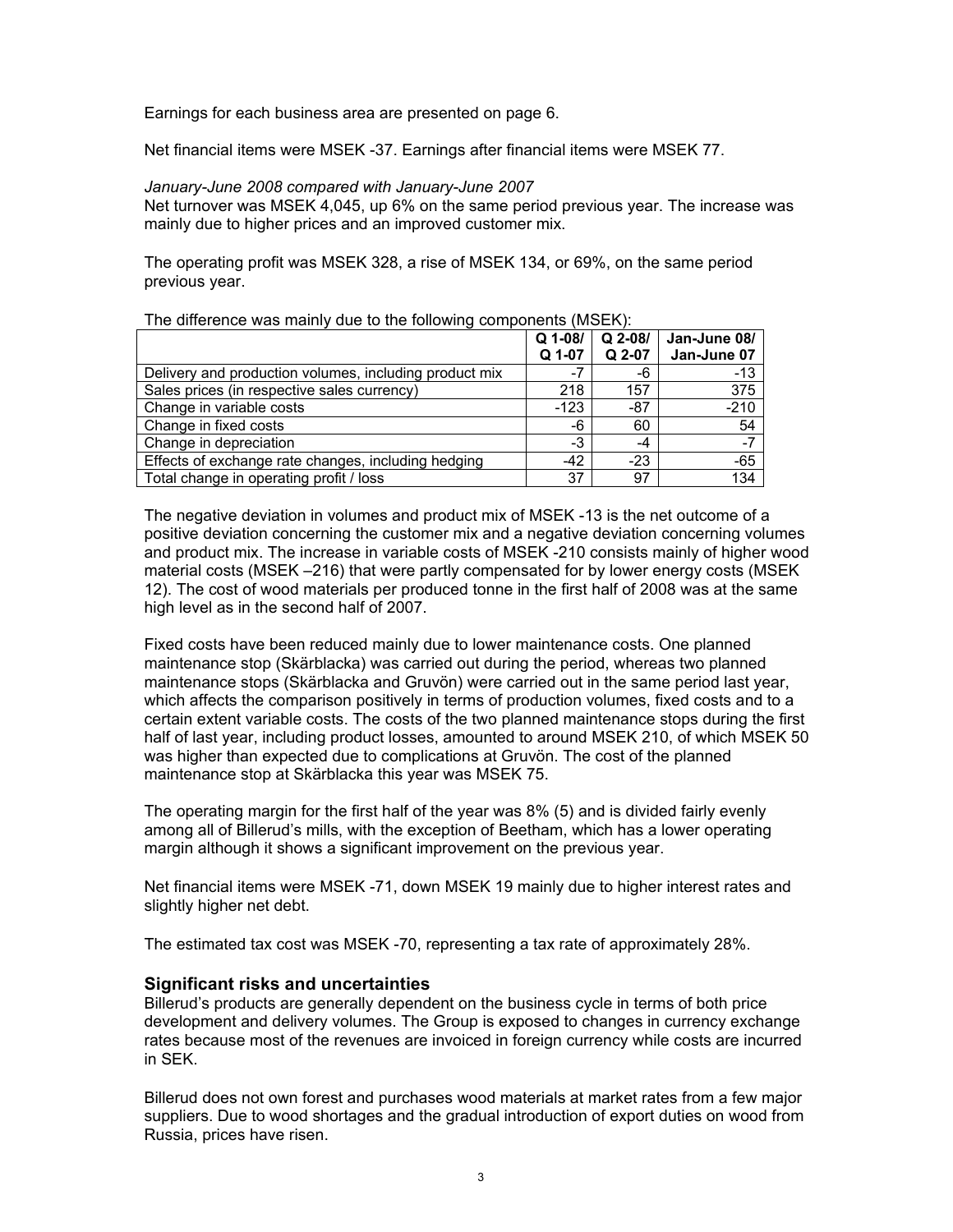To meet growing competition for wood, Billerud has formed a raw materials company, Billerud Skog AB whose role will be supply raw materials to Billerud's mills. The wood purchasing department has thereby been strengthened with resources to handle a larger number of suppliers in future and handle all forms of forest purchasing. Supplies to all of Billerud's mills were satisfactory in the first half of 2008.

Inventory levels of wood materials and standing forest have increased as a result of Billerud Skog's efforts in 2007 and 2008.

For an analysis of business sensitivity and further details of risks, see pages 57-61 of Billerud's 2007 Annual Report.

On 10 December 2007 the Swedish Environmental Protection Agency announced that it was fining Billerud MSEK 19 for incorrect reporting of emission rights utilised in 2006. Billerud's assessment is that the company has fulfilled its commitments and that a penalty of MSEK 19 is neither proportionate nor backed by law. Billerud has appealed against the decision and the only provision in the 2007 accounts relating to this matter is for an assessed late payment charge of SEK 80,000. There has been no further development in this matter.

### **Transactions with related parties**

No transactions have been carried out between Billerud and related parties that would significantly affect the position and results of the company.

### **Currency hedging**

In the first half of 2008 net flows were hedged at the following rates: EUR/SEK 9.34 (9.23), USD/SEK 6.52 (7.04), GBP/SEK 13.19 (13.55) and DKK/SEK 1.25 (1.23). Currency hedging had an overall positive effect on profits of MSEK 66 (-27) (compared with if no hedging had been performed).

Billerud's outstanding currency contracts as of 30 June 2008 had a market value of MSEK 13. The share of contracts corresponding to accounts receivable affected results during the period. Other contracts had a market value of MSEK 5.

The hedged amount of currency flows and exchange rate for SEK in relation to EUR, USD and GBP are shown in the table below. DKK accounts for just 0.5% of total hedged flows and is therefore not included in the table.

| <b>und ver</b>  |                          |                  |         |          |              |
|-----------------|--------------------------|------------------|---------|----------|--------------|
|                 |                          | <b>July-Sept</b> | Oct-Dec | Jan-June | <b>Total</b> |
| <b>Currency</b> |                          | 2008             | 2008    | 2009     | 12 months    |
| <b>EUR</b>      | Proportion of total flow | 93 %             | 94 %    | 40 %     | 67 %         |
|                 | Rate                     | 9.41             | 9.43    | 9.46     | 9.43         |
| <b>USD</b>      | Proportion of total flow | 84 %             | 52 %    | 9%       | 40 %         |
|                 | Rate                     | 6.31             | 6.29    | 6.10     | 6.29         |
| <b>GBP</b>      | Proportion of total flow | 95 %             | 62 %    | 11 %     | 43 %         |
|                 | Rate                     | 12.27            | 11.88   | 11.79    | 12.07        |

### **Hedged amount of currency flows and exchange rate for SEK in relation to EUR, USD and GBP**

As of 3 July 2008, Billerud has hedged around 67% of estimated net flows in EUR over 12 months, around 40% of estimated net flows in USD over 12 months, around 43% of estimated net flows in GBP over 12 months and around 40% of estimated net flows in DKK over 12 months.

# **Investments and capital employed**

Gross investment amounted to MSEK 381 (323). Depreciation in the first half of the year amounted to MSEK 248 (241).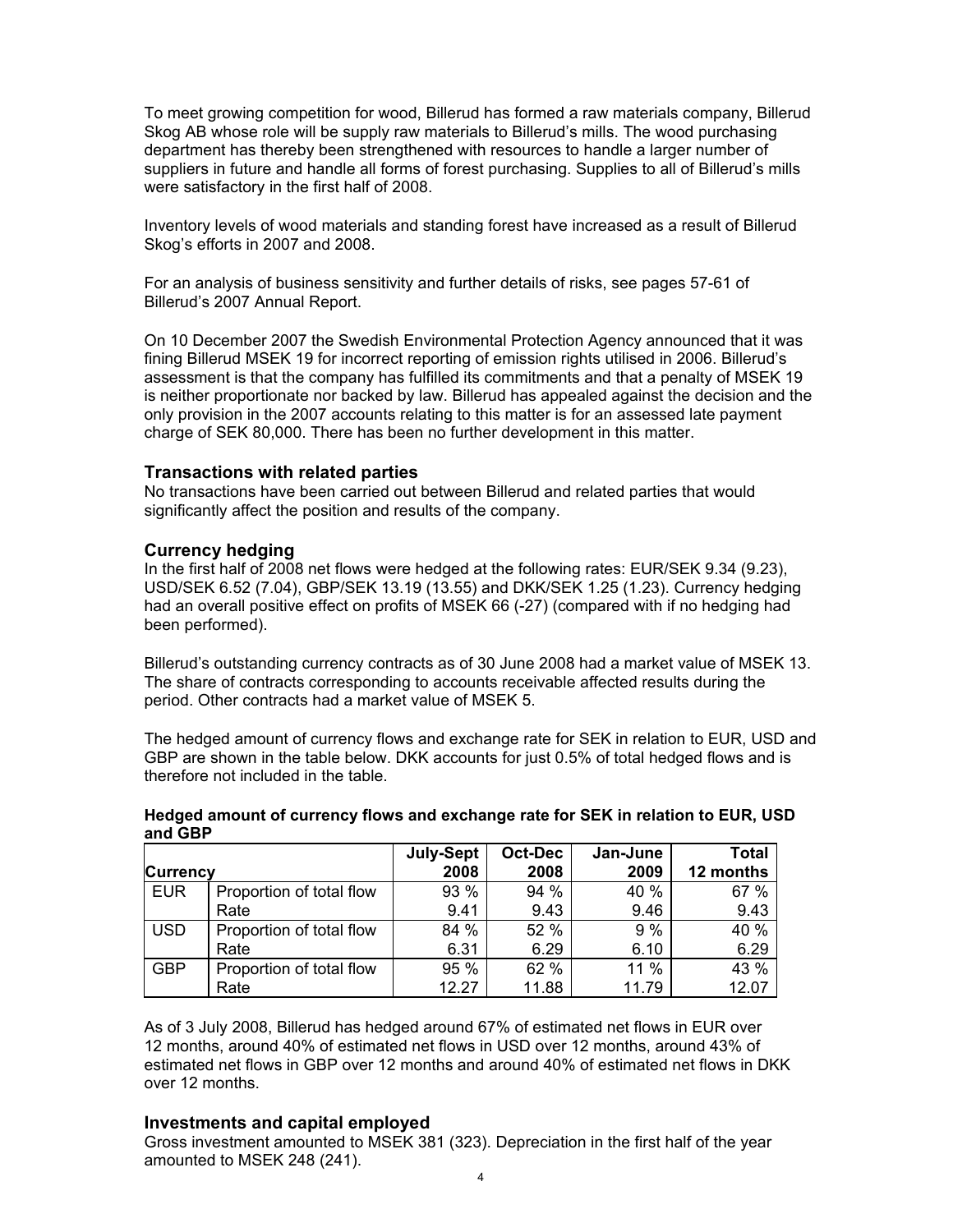Billerud has acquired 70% of the shares in Cebeco Mediena Uab, a company in Lithuania that trades in pulpwood. The company has annual sales of around MSEK 100. Billerud has an option to acquire the remaining 30% of the company. Payment for the acquisition will be made in instalments up to 2010.

Billerud's capital employed amounted to MSEK 5,866 as of 30 June 2008, compared with MSEK 5,506 on 31 December 2007.

The return on capital employed over the most recent 12 months was 13% (11). The return on shareholders' equity after tax was 15%. If the effects of currency hedging are not included, the return on capital employed was 11% (10).

### **Cash flow and financial position**

Cash flow from current activities in the first half of 2008 amounted to MSEK 217, compared with MSEK 301 in the same period previous year. The reduction was due to the increase in working capital as a result of lower operating liabilities and to some extent increased inventory including advance purchases of standing forest. Cash flow from investing activities including company acquisitions amounted to MSEK -380 (-322). Investment in measures to improve quality for MG and MF kraft paper for key customer segments were largely completed by the end of the second quarter. Investment has been carried out on PM7 at Skärblacka and on PM2 at Gruvön. The investment volume in the second half of 2008 will therefore be lower than in the first half of the year.

Operating cash flow amounted to MSEK -163, compared with MSEK -21 in the first half of 2007. The dividend for 2007 of SEK 3.50 per share, a total of MSEK 180, was paid out in May 2008. The net debt increased by MSEK 355 during the first half of 2008.

Interest-bearing net debt as of 30 June 2008 was MSEK 2,962, compared with MSEK 2,607 as of 31 December 2007 and MSEK 2,708 as of 30 June 2007.

The Group's net debt/equity ratio at the end of the period was 1.02, compared with 0.90 at the end of 2007 and 1.02 on 30 June 2007. According to Billerud's financial targets, the ratio should be between 0.6 and 0.9.

|                                                             | Jan-<br>June | Jan-<br>March | Apr-<br>June             | Jan-<br>June |
|-------------------------------------------------------------|--------------|---------------|--------------------------|--------------|
| <b>MSEK</b> (positive figure indicates a reduction in debt) | 2008         | 2008          | 2008                     | 2007         |
| Operating surplus etc                                       | 544          | 346           | 198                      | 375          |
| Change in working capital etc.                              | -246         | $-256$        | 10                       | $-14$        |
| Net financial items, taxes, etc.                            | $-81$        | $-34$         | $-47$                    | $-60$        |
| Cash flow from current activities                           | 217          | 56            | 161                      | 301          |
| Current net investments, excluding energy projects          | $-380$       | $-164$        | $-216$                   | $-316$       |
| Energy project investments                                  | -            |               | $\overline{\phantom{0}}$ | -6           |
| Acquisition of shares in group companies                    | $\Omega$     |               | $\Omega$                 |              |
| Operating cash flow                                         | $-163$       | $-108$        | $-55$                    | $-21$        |
| <b>Dividend</b>                                             | $-180$       |               | -180                     | $-180$       |
| Other items not affecting cash flow                         | $-12$        | 5             | $-17$                    | 6            |
| Change in net debt during the period                        | $-355$       | $-103$        | $-252$                   | $-195$       |

#### **Cash flow summary**

# **Financing**

Interest-bearing loans as of 30 June 2008 amounted to MSEK 3,251. This includes utilisation of MSEK 323 of a syndicated bank loan (maximum: MSEK 1,800), utilisation of MSEK 1,682 of bond loans, utilisation of MSEK 1,232 of Billerud's commercial paper programme (maximum: MSEK 1,500) and other interest-bearing liabilities amounting to MSEK 14.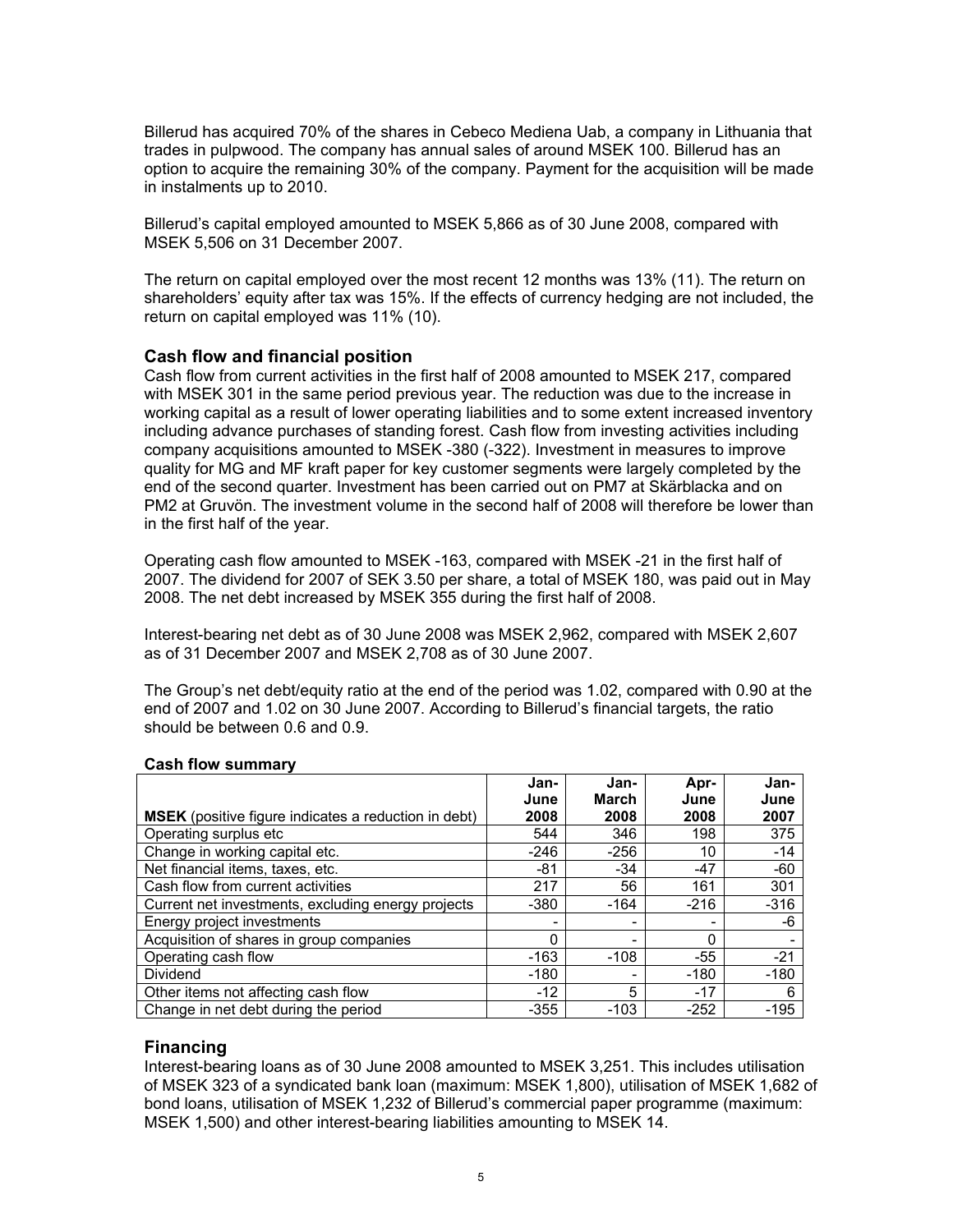# **Personnel**

The average number of employees during the first half of the year was 2,340, compared with 2,389 one year earlier, i.e. a reduction of 49 employees. In the second quarter of 2008 an adjustment has been made when calculating staff statistics that affects comparisons between periods. If the comparable statistics are adjusted accordingly the reduction in the average number of employees is 72.

# **Business areas**

Billerud's net turnover and operating profit/loss per business area are reported below. The results of the business areas are reported excluding the effects of currency hedging and excluding the effects on profit/loss of revaluation of customer receivables in foreign currency and currency effects in connection with payments. These effects are reported on a separate line, Currency hedging etc. The part of currency exposure relating to changes in invoicing rates continues to be included in the results of the business areas.

Billerud is monitored and controlled operationally from a business area perspective. This applies for sales, operating profit/loss, product development and market investments. With regard to fixed assets and capital investments a division into business areas with the chosen structure is not possible as the business areas are strongly integrated in terms of production. For accounting purposes and with regard to the definition of business segments in IAS 14, the company will continue to conduct its activities in one business segment.

| . .                          |      | - -   | Net turnover |         |      |              |       |       |              | Operating profit |       |         |
|------------------------------|------|-------|--------------|---------|------|--------------|-------|-------|--------------|------------------|-------|---------|
|                              |      |       |              | Jan-    | Jan- |              |       |       |              | Jan-             | Jan-  |         |
| <b>MSEK</b>                  | Q2   | Q 1   | %            | june    | June | %            | Q2    | Q 1   | %            | June             | June  | %       |
|                              | 2008 |       | 2008 change. | 2008    |      | 2007 change. | 2008  |       | 2008 Change. | 2008             | 2007  | change. |
| Packaging & Speciality Paper | 976  | 033   | -6           | 2009    | 948  | 3            | 50    | 141   | -65          | 191              | 115   | 66      |
| Packaging Boards             | 566  | 644   | -12          | 1 2 1 0 | 048  | 15           | 50    | 86    | -42          | 136              | 44    | 209     |
| Market Pulp                  | 366  | 414   | $-12$        | 780     | 814  | -4           | $-15$ | 19    |              | 4                | 48    | -92     |
| Currency hedging etc.        | 37   | $-14$ |              | 23      | 6    |              | 37    | $-14$ |              | 23               | 6     |         |
| Other and eliminations       | 4    | 19    |              | 23      | -    |              | -8    | $-18$ |              | $-26$            | $-19$ |         |
| <b>Total Group</b>           | 949  | 2096  | -7           | 4 0 4 5 | 3816 | 6            | 114   | 214   | $-47$        | 328              | 194   | 69      |

# **Net turnover and operating profit**

# **General development of Billerud's business areas**

# *Second quarter*

The planned maintenance stop at Skärblacka affected delivery volumes negatively and meant increased fixed costs compared with the first quarter, which reduced operating margins for all business areas but especially for the Packaging & Speciality Paper business area.

# *January-June*

Comparisons with the previous year are affected by the fact that only one planned maintenance stop was performed in the second quarter of 2008 whereas two planned maintenance stops were performed in the second quarter of 2007.

# **Packaging & Speciality Paper**

# *Second quarter*

The operating profit for the period was MSEK 50. Compared with the first quarter of 2008, profit decreased by MSEK 91, or 65%, mainly due to higher fixed costs on lower delivery volumes that were in turn caused by the planned maintenance stop and lower production volumes. The operating margin was 5%, down from 14% in the first quarter of 2008.

# *January-June*

The operating profit increased by MSEK 76, or 66%, to MSEK 191, mainly due to higher prices.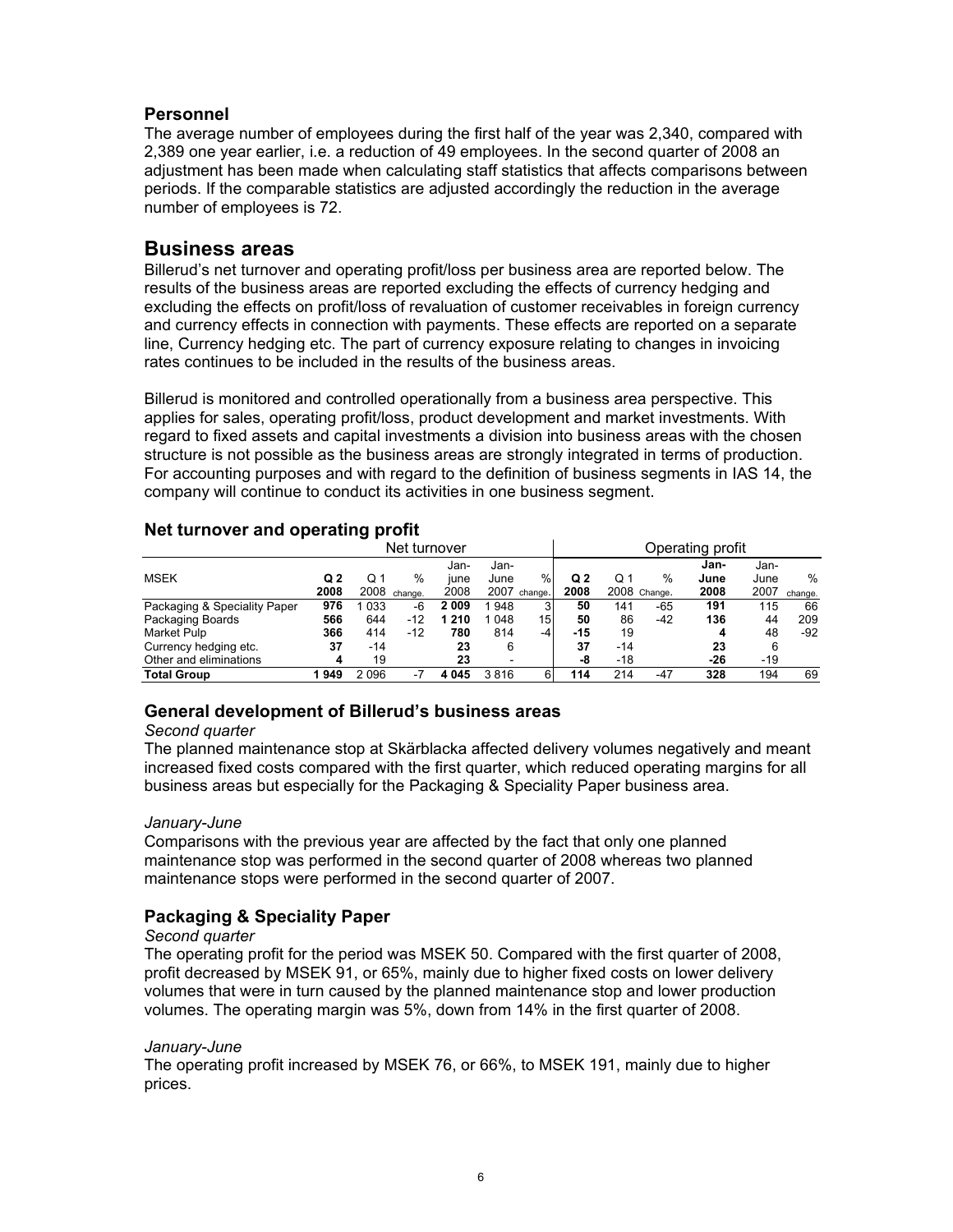#### *Market development*

The market in general weakened during the second quarter of 2008 as the business cycle weakened. The market for sack paper remains stable however, although there are signs of a downturn in Europe. Reduced activity primarily in the building sector in southern Europe led to a reduction in customer stocks of sack paper with fewer deliveries as a result. Demand for sack paper on non-European markets remains good. The order situation for sack paper during the quarter has overall remained satisfactory. Prices in respective sales currency are stable. Other product markets weakened slightly in the period.

The price situation indicates a weak downward trend, although with variations between markets and product areas. Continued weakening of the business cycle inside and outside Europe in coming quarters may further affect prices and the market mix within the business area.

# **Packaging Boards**

# *Second quarter*

The operating profit was MSEK 50. Compared with the first quarter of 2008, operating profit fell by MSEK 36, or 42%, mainly due to higher fixed costs and lower delivery volumes, which in turn were caused by the planned maintenance stop and lower production volumes. The operating margin decreased to 9%

#### *January-June*

The operating profit climbed by MSEK 92, or 209%, to MSEK 136, partly due to reduced fixed costs from just one planned maintenance stop in the first half of 2008 compared with two in the corresponding period last year, and partly due to higher volumes and improved prices.

#### *Market development*

The corrugated market slowed in the second quarter of 2008 as the business cycle weakened. Demand for S/C fluting in Europe and in North Africa in particular declined somewhat during the quarter due to unusually poor fruit harvests, with a seasonal decline coming sooner than expected. The long-term outlook for fluting remains strong however. Price increases of EUR 40 per tonne for fluting that were announced as of 1 April 2008 have been implemented in part during the quarter. There are good prospects for full implementation of the price increases later in the year.

Demand for liner during the quarter weakened slightly compared with the previous quarter and then stabilised at a lower level. At present there is surplus capacity for liner based on recycled fibre in Europe, which may marginally affect prices for liner based on primary fibre.

#### **Market Pulp**

#### *Second quarter*

The operating loss was MSEK -15. Compared with the previous quarter, operating profit dropped by MSEK 34, mainly due to higher fixed costs but also due to the change in SEK/USD exchange rate. Price increases offset the decrease in earnings to some extent.

#### *January-June*

The operating profit fell by MSEK 44, mainly due to reduced volumes.

#### *Market development*

Only half of the price increase for long-fibre sulphate pulp (NBSK) from USD 880 per tonne to USD 920 announced in the first quarter was implemented in the second quarter. Demand slowed slightly and due to stock run-downs at the production units closed during the quarter, supplies of long-fibre pulp were not affected during the quarter.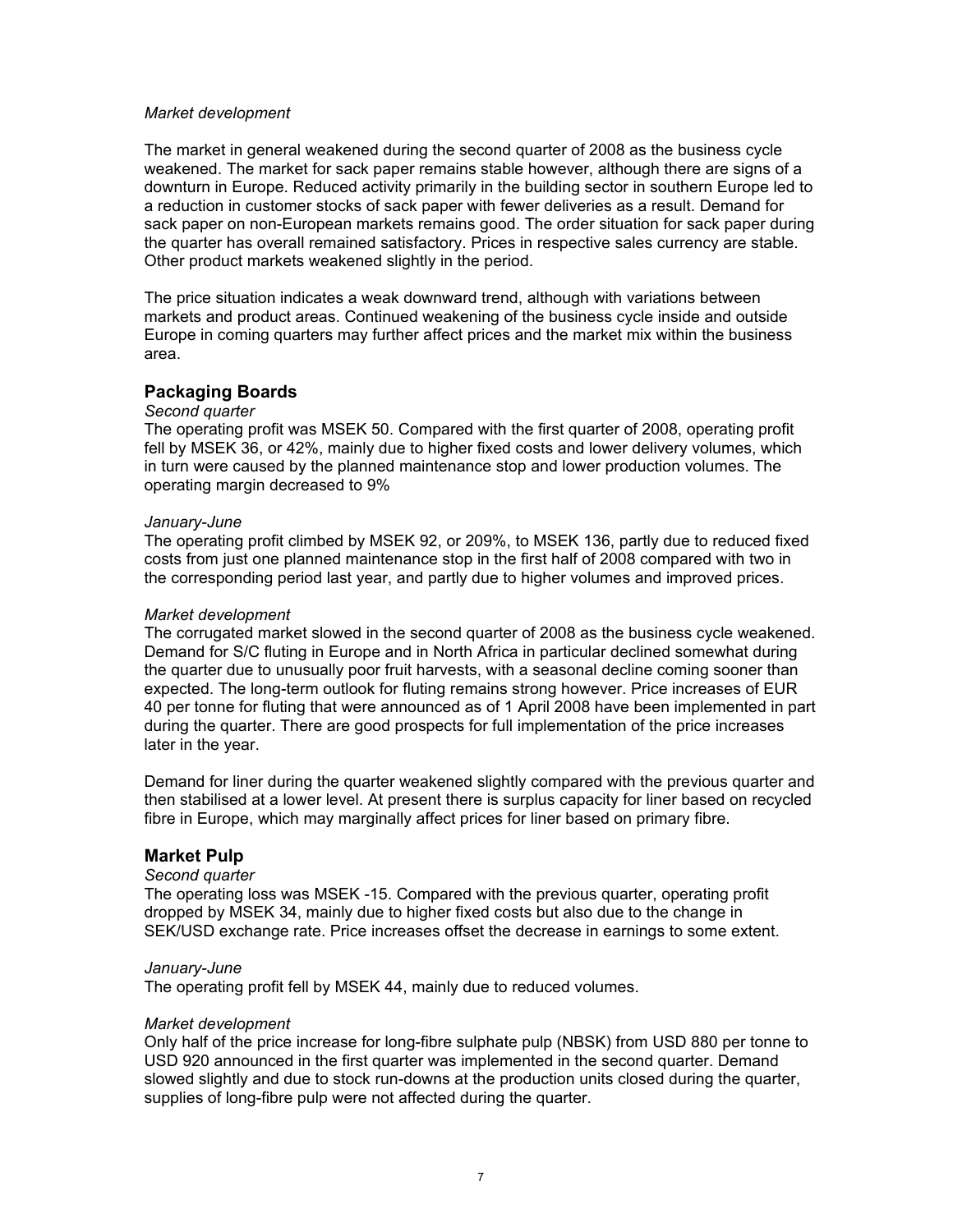# **Parent company**

Billerud AB includes the Gruvön mill, the sales organisation for the Nordic markets and markets outside Europe, and head office staff.

Net turnover in the first half of 2008 amounted to MSEK 1,783 (1,580). The operating profit was MSEK 126 (-6), a climb of MSEK 132 compared with the same period previous year, mainly due to improved earnings at Gruvön.

The parent company hedges both its own net currency flows, and those of the Group. The parent company's results include the results of hedging which also cover flows for the rest of the Group. This result amounted to MSEK 66 (-27).

Investment in tangible and intangible fixed assets amounted to MSEK 166 (203). The average number of employees was 1,024 (1,047). Liquid assets and current investments amounted to MSEK 394 (194).

# **Seasonal variations**

### *Maintenance stops*

In addition to continuous maintenance while machines are running, Billerud's mills normally require more extensive maintenance at some point during the year. To perform this maintenance, production of pulp and paper is stopped during the so-called planned maintenance stop. Completed and planned maintenance stops are shown below.

| Mill           | 2008          | 2007          |
|----------------|---------------|---------------|
| Gruvön         | Q 4, 11 days  | $Q$ 2, 8 days |
| Karlsborg      | Q 3, 10 days  | $Q$ 3, 7 days |
| Skärblacka     | $Q$ 2, 8 days | $Q$ 2, 7 days |
| <b>Beetham</b> | Q 3, 13 days  | Q 3, 24 days  |

The effect of the stoppage on earnings varies depending on the extent of measures carried out, their character and the actual length of stoppage.

#### *Other seasonal variations*

A significant portion of Billerud Flute® volumes are used to package fruit exports from the Mediterranean region. Demand from this customer group varies over the fruit export season and is normally highest from September to March.

A significant portion of Billerud's sack paper and QuickFill® sack paper is used to package cement and building material. Demand for building material in Europe is generally higher from June to September.

# **Additional measures to reduce costs**

During the second half of 2007 work started aimed at identifying further efficiency measures to reduce Billerud's variable costs. This work included, among other things, a review of wood consumption, recipe and product specifications, the production mix, and the identification of further opportunities to improve efficiency within the business. Alongside these efforts, there has been a focus on identifying additional improvements in efficiency of administration within the One Billerud project, and a review of extra investments in energy use.

During the first quarter a decision was taken to carry out a programme of identified cost savings within the business based on the potential identified. The implementation of this programme is expected to generate an annual effect of MSEK 150 on earnings compared with cost levels in 2007. It requires an investment of MSEK 50. The annual rate of implementation is calculated at around MSEK 50 by the end of 2008 and MSEK 150 by the end of 2009. As of 30 June 2008 annual savings of MSEK 29 have been achieved within the framework for these measures.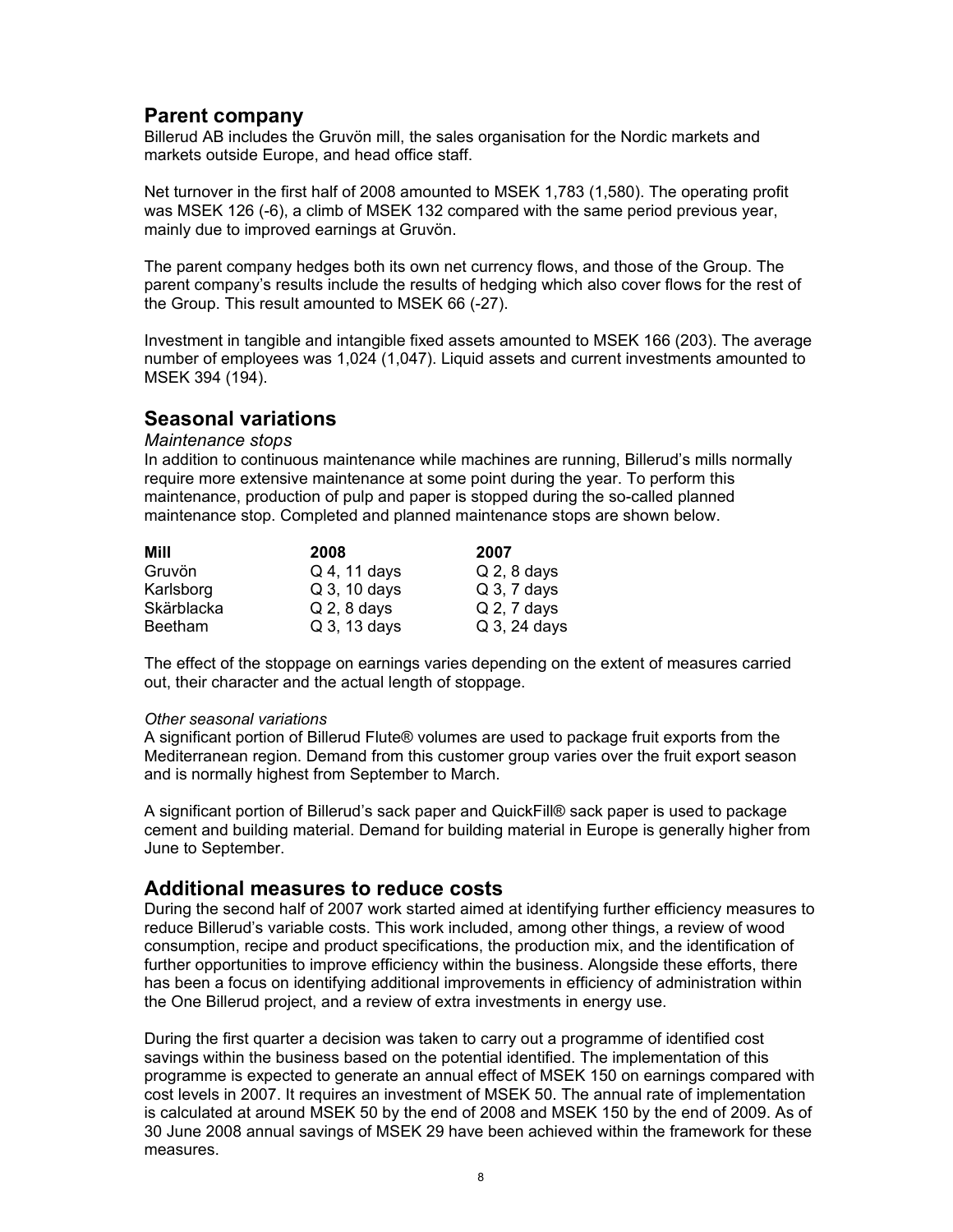The savings will primarily be achieved in variable costs attributable to energy efficiency and wood consumption. Billerud's administration processes will also be made more efficient.

# **Largest shareholders**

Billerud's ten largest shareholders according to the register of VPC (the Swedish Securities Register Centre) and Sanderson Asset Management as of 30 June 2008 (excluding 1.9 million shares owned by the company itself and shares owned by deposit banks):

|                                             | No. of shares<br>(million) | <b>Proportion of</b><br>shares on |
|---------------------------------------------|----------------------------|-----------------------------------|
| Owner                                       | (shares = votes)           | market, %                         |
| Frapag Industrieholding GmbH                | 9.3                        | 18.0                              |
| Sanderson Asset Management                  | 3.0                        | 5.8                               |
| <b>Credit Suisse International</b>          | 2.3                        | 4.5                               |
| <b>Clearstream Banking</b>                  | 1.4                        | 2.8                               |
| <b>SEB Funds/SEB Trygg Liv/Securities</b>   | 1.2                        | 2.3                               |
| Citibank                                    | 1.0                        | 2.0                               |
| Gladiator                                   | 1.0                        | 1.9                               |
| Apoteket AB:s Pensionsstiftelse             | 0.8                        | 1.5                               |
| Nordea                                      | 0.7                        | 1.4                               |
| Swedbank incl Swedbank Robur Fonder         | 0.7                        | 1.3                               |
| <b>Total 10 largest</b>                     | 21.4                       | 41.5                              |
| <b>Total Billerud excluding own holding</b> | 51.5                       | 100                               |

The share of foreign ownership was 48.6% of total shares on the market. The total number of shareholders (including nominees) was around 119,200.

# **The Billerud share**

The share capital amounted to SEK 666,788,037.50 divided among 53,343,043 shares as of 30 June 2008. There were 51,491,570 shares on the market.

As of 30 June 2008 the distribution of shares was as follows:

| Registered amount of shares | 53 343 043  |
|-----------------------------|-------------|
| Treasury shares             | - 1 851 473 |
| Shares on the market        | 51 491 570  |

Since the end of 2004 there have been no acquisition of own shares.

During the quarter an offer was made to Billerud shareholders to sell holdings of less than 100 shares without having to pay commission. This scheme has resulted in the sale of 1.6 million Billerud shares on the stock exchange and a reduction of around 20,000 in the overall number of shareholders.

# **Outlook for full year 2008**

The general business cycle has weakened on Billerud's markets.

The tendency is for the cost of most input materials to continue rising.

To maintain profitability at the current level, price increases and/or improvements in the product mix will be necessary, along with continued focus on cost savings.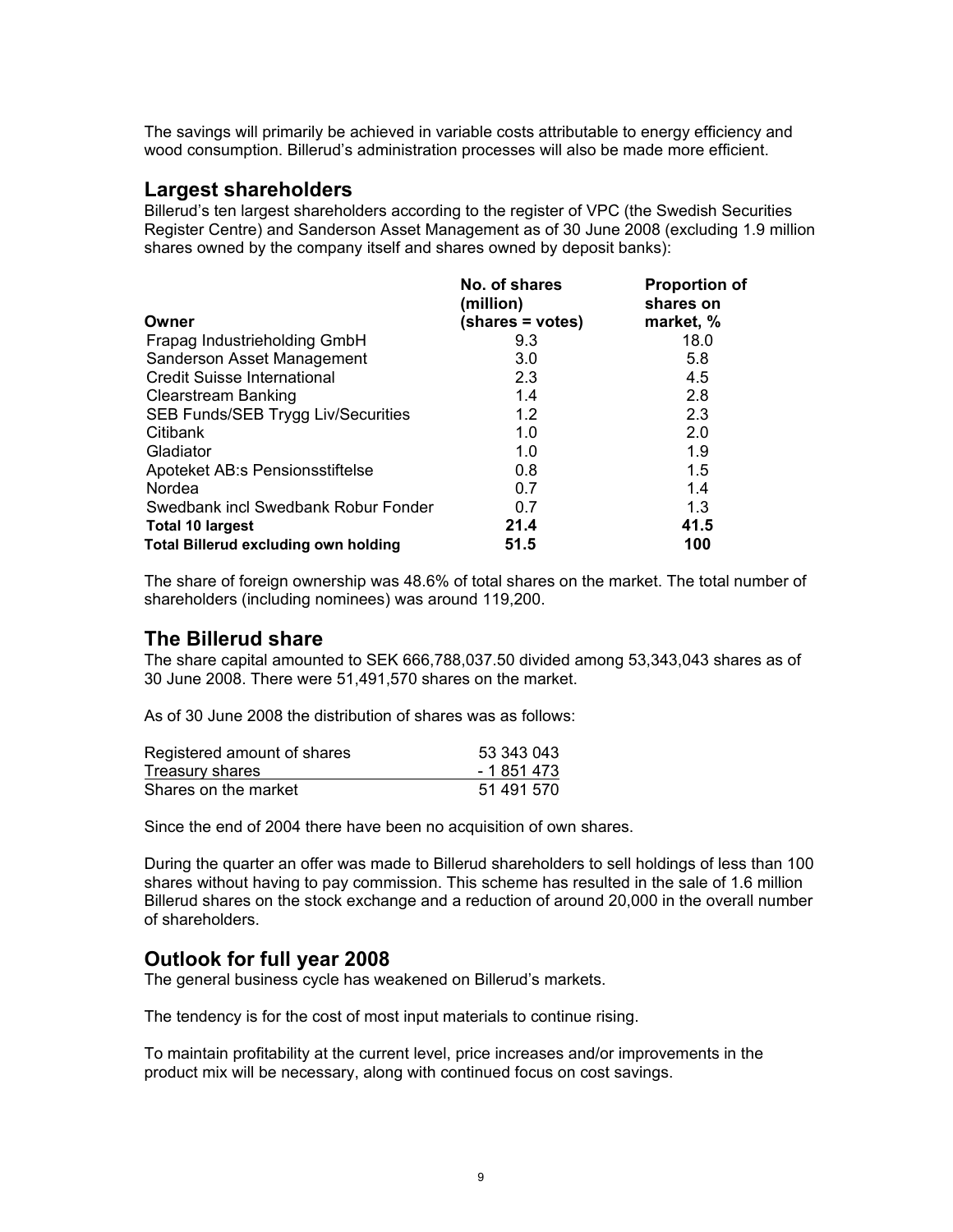The interim report provides a fair view of the parent company's and Group's activities, position and earnings, and describes the significant risks and uncertainties facing the parent company and Group.

Stockholm 23 July 2008 Billerud AB (publ)

| Ingvar Petersson<br>chairman |              | Michael M.F. Kaufmann,<br>deputy chairman |                                  |  |  |  |
|------------------------------|--------------|-------------------------------------------|----------------------------------|--|--|--|
| Gunilla Jönson<br>director   | Per Lundberg | director                                  | <b>Ewald Nageler</b><br>director |  |  |  |
| Per Nilsson                  | Yngve Stade  | Meg Tivéus                                | Per Lindberg                     |  |  |  |

The information is such that under the Securities and Clearing Operations Act, Billerud AB is obligated to publish it.

 *director director director CEO* 

#### **Future financial reports**

Third quarter 2008 13 November 2008 Financial Statement 2008 11 February 2009 First quarter 2009 28 April 2009 Second quarter 2009<br>
Third quarter 2009<br>
28 October 2009 Third quarter 2009

2009 AGM 6 May 2009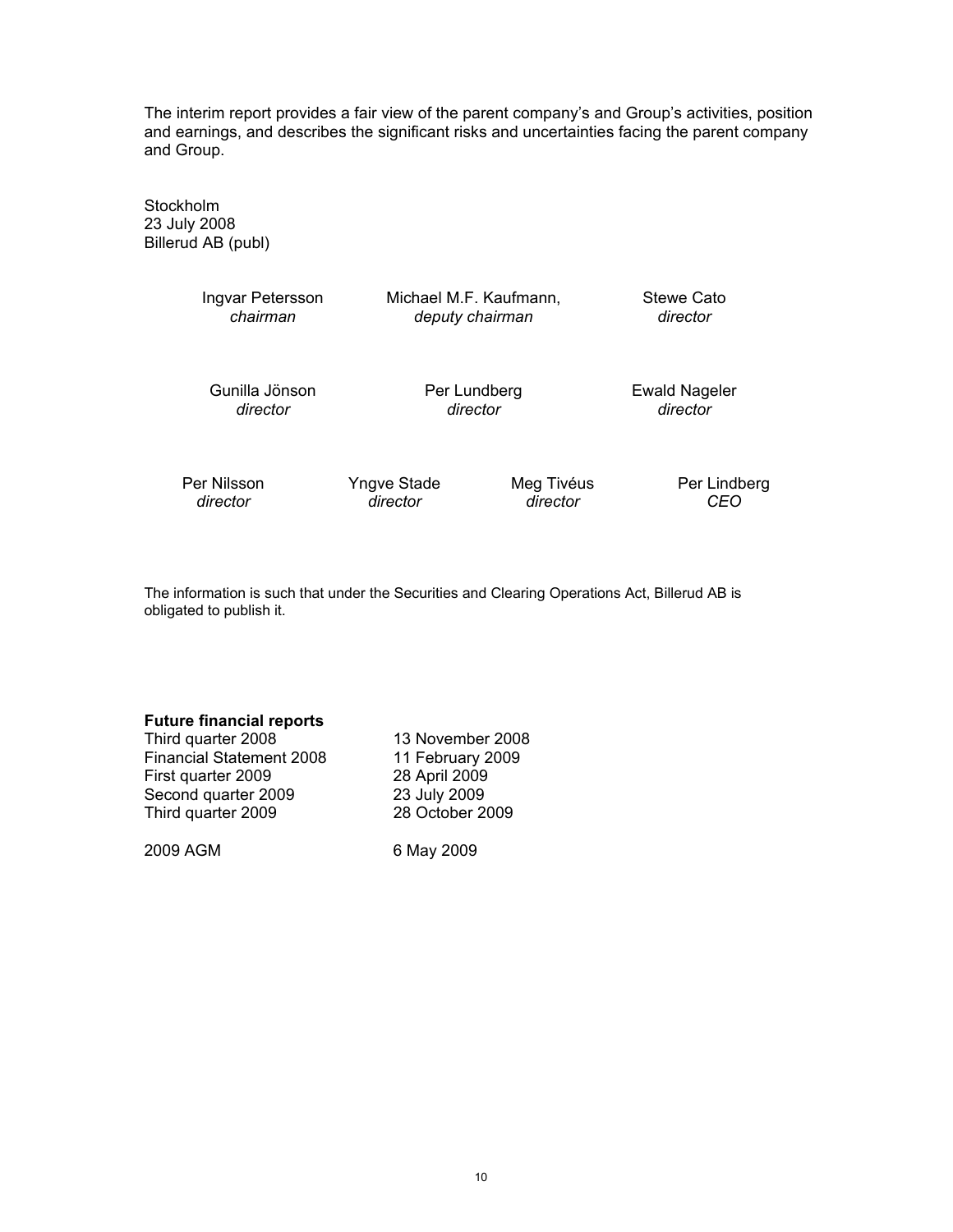### **Review report**

#### *Introduction*

We have conducted a review of the financial interim information for Billerud AB at 30 June 2008 and of the six-month-period ending on that date. The Board of Directors and the CEO are responsible for preparing this interim report in accordance with IAS 34 and the Annual Accounts Act. Our responsibility is to express an opinion on this interim report based on our review.

#### *Focus and scope of the review*

We conducted our review in accordance with the Standard on Review Engagements (SÖG) 2410, Review of Interim Financial Information Performed by the Independent Auditor of the Entity issued by FAR. A review of interim financial information consists of making inquiries, primarily of persons responsible for financial and accounting matters, and applying analytical and other review procedures. A review is substantially less in scope than an audit conducted in accordance with the Standards on Auditing in Sweden RS and other generally accepted auditing practices. The procedures performed in a review do not enable us to obtain a level of assurance that would make us aware of all significant matters that might be identified in an audit. Therefore, the conclusion expressed based on a review does not provide the same level of assurance as a conclusion expressed based on an audit.

#### *Conclusion*

Based on our review, nothing has come to our attention that causes us to believe that the accompanying interim report for the Group, in all material respects, is not prepared in accordance with IAS 34 and the Annual Accounts Act, and the interim report for the Parent Company is not prepared in accordance with the Annual Accounts Act.

Stockholm, 23 July 2008

KMPG Bohlins AB

Caj Nackstad Authorized Public Accountant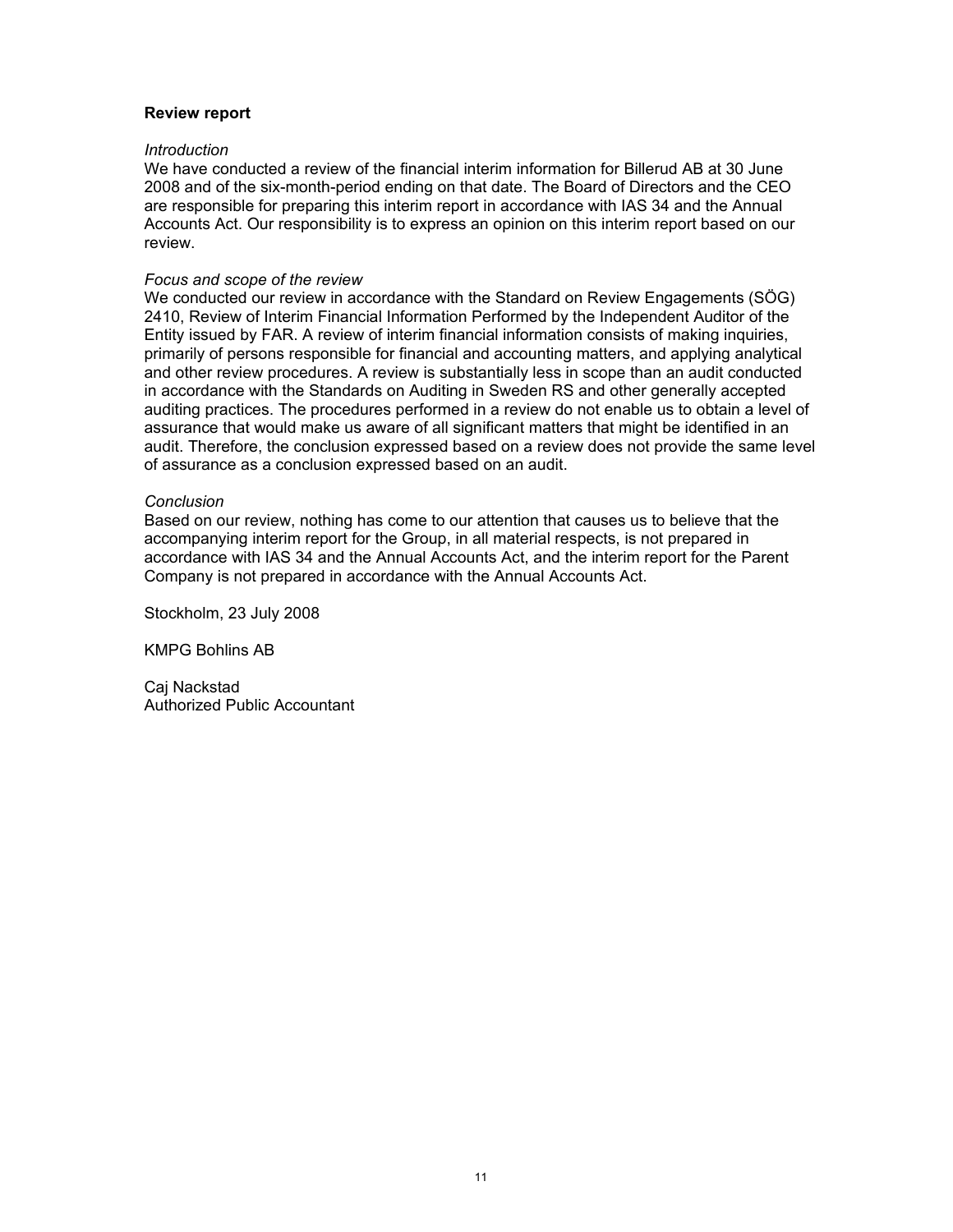#### **Supplement**

# **Billerud Group**

#### **Accounting principles**

The accounts are prepared in accordance with IAS 34 Interim reports and RR 31 Group Interim Reports. Concerning IAS 14 Segment reporting, see the comments on the business areas on page 6 of this report. The same accounting principles used in the most recent annual report have been used in this interim report. For definitions of key figures see the 2007 Annual Report pages 67-72 and page 87.

| <b>Profit and Loss Accounts</b>                     | 3 months  |           |           | 6 months     |              |                |  |
|-----------------------------------------------------|-----------|-----------|-----------|--------------|--------------|----------------|--|
|                                                     |           |           |           | Jan-         |              |                |  |
|                                                     | Apr-June  | Jan-March | Apr-June  | June         | Jan-June     | Jan-Dec        |  |
| <b>MSEK</b>                                         | 2008      | 2008      | 2007      | 2008         | 2007         | 2007           |  |
| Net turnover                                        | 1949<br>4 | 2096<br>2 | 1884<br>3 | 4 0 4 5<br>6 | 3816         | 7758           |  |
| Other operating income                              | 1953      | 2 0 9 8   | 1887      | 4 0 5 1      | 5<br>3821    | 12<br>$7\,770$ |  |
| <b>Total operating income</b>                       |           |           |           |              |              |                |  |
| Raw materials and consumables                       | $-922$    | $-1049$   | -844      | $-1971$      | $-1706$      | -3 734         |  |
| Change in inventories                               | 16        | 59        | -62       | 75           | -78          | 82             |  |
| Other external costs                                | -448      | $-429$    | $-514$    | $-877$       | $-952$       | $-1776$        |  |
| Staff costs                                         | $-360$    | $-342$    | $-329$    | $-702$       | $-650$       | $-1277$        |  |
| Depreciation and impairment of fixed                |           |           |           |              |              |                |  |
| assets                                              | $-125$    | $-123$    | $-121$    | -248         | $-241$       | -473           |  |
| Profit/loss from participation in associated        |           |           |           |              |              |                |  |
| companies                                           | 0         | 0         | 0         | 0            | 0            | -2             |  |
| <b>Total operating expenses</b>                     | $-1839$   | $-1884$   | $-1870$   | $-3723$      | $-3627$      | $-7180$        |  |
| <b>Operating profit/loss</b>                        | 114       | 214       | 17        | 328          | 194          | 590            |  |
| <b>Financial items</b>                              | $-37$     | $-34$     | $-26$     | $-71$        | $-52$        | $-117$         |  |
| Profit/loss after financial items                   | 77        | 180       | -9        | 257          | 142          | 473            |  |
| Tax                                                 | $-20$     | $-50$     | 0         | $-70$        | -44          | -137           |  |
| Net profit/loss for the period                      | 57        | 130       | -9        | 187          | 98           | 336            |  |
|                                                     |           |           |           |              |              |                |  |
| Earnings per share, SEK                             | 1.11      | 2.52      | $-0.17$   | 3.63         | 1.91         | 6.52           |  |
|                                                     |           |           |           |              |              |                |  |
| Earnings per share after dilution, SEK              | 1.11      | 2.51      | $-0.17$   | 3.62         | 1.91         | 6.52           |  |
|                                                     |           |           | 30 June   |              | 31 March     |                |  |
| <b>Balance Sheet</b>                                |           |           | 2008      | 30 June      |              | 31 Dec         |  |
| MSEK<br><b>Fixed assets</b>                         |           |           | 5849      | 2007<br>5618 | 2008<br>5744 | 2007<br>5712   |  |
| Inventories                                         |           |           | 1059      | 742          | 1 0 0 7      | 936            |  |
| Accounts receivable                                 |           |           | 1410      | 1402         | 1508         | 1486           |  |
| Other current assets                                |           |           | 366       | 280          | 307          | 350            |  |
| Liquid funds                                        |           |           | 469       | 425          | 410          | 718            |  |
| <b>Total assets</b>                                 |           |           | 9 1 5 3   | 8467         | 8976         | 9 2 0 2        |  |
|                                                     |           |           |           |              |              |                |  |
| Shareholders' equity                                |           |           | 2904      | 2643         | 3 0 21       | 2898           |  |
| Interest-bearing liabilities                        |           |           | 3 2 5 1   | 2964         | 2942         | 3 152          |  |
| Interest-bearing provisions, pensions               |           |           | 181       | 170          | 179          | 173            |  |
| Non-interest-bearing provisions                     |           |           | 37        | 86           | 37           | 42             |  |
| Deferred tax liabilities                            |           |           | 1 3 7 0   | 1 2 3 5      | 1 3 6 8      | 1 3 6 9        |  |
| Accounts payable                                    |           |           | 546       | 580          | 594          | 870            |  |
| Other, non-interest-bearing liabilities             |           |           | 864       | 789          | 835          | 698            |  |
| Total shareholders' equity and liabilities          |           |           | 9 1 5 3   | 8467         | 8976         | 9 2 0 2        |  |
|                                                     |           |           |           |              |              |                |  |
| Specification of changes in equity, MSEK            |           | Jan-June  | Jan-June  | Jan-March    | Full year    |                |  |
| MSEK                                                |           | 2008      | 2007      | 2008         | 2007         |                |  |
| Opening balance                                     |           | 2898      | 2678      | 2898         | 2678         |                |  |
| Profit/loss for the period                          |           | 187       | 98        | 130          | 336          |                |  |
| Change in hedging reserve                           |           | 4         | 31        |              | 52<br>0      |                |  |
| <b>Dividend</b>                                     |           | $-180$    | $-180$    |              | $-180$       |                |  |
| Convertible loan converted into shares              |           |           | 7         |              |              | 7              |  |
| Sale of treasury shares, incentive programme (LTIP) |           |           | 6         |              | $\sim$       | 6              |  |
| Change in market value of incentive programme       |           | 1         | 0         |              | 0            | 1              |  |
| Translation difference in shareholders' equity      |           | -6        | 3         |              | -7           | $-2$           |  |
| Closing balance                                     |           | 2 9 0 4   | 2 6 4 3   | 3 0 21       | 2898         |                |  |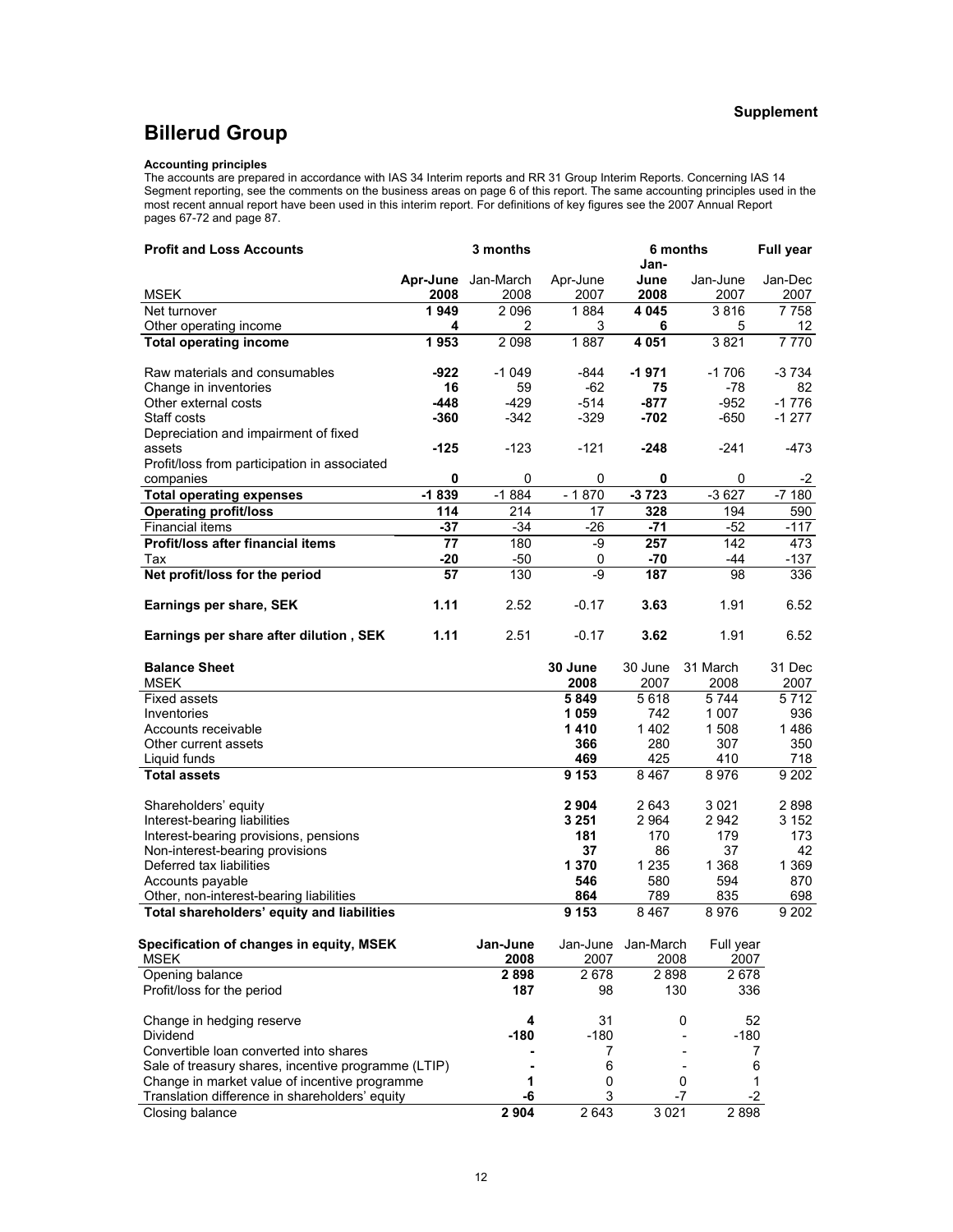| <b>Cash Flow Statement</b>                          | Apr-June | Jan-March | Jan-June | Jan-June       | Jan-Dec |
|-----------------------------------------------------|----------|-----------|----------|----------------|---------|
| <b>MSEK</b>                                         | 2008     | 2008      | 2008     | 2007           | 2007    |
| Operating surplus, etc 1)                           | 198      | 346       | 544      | 375            | 960     |
| Change in working capital, etc.                     | 10       | $-256$    | $-246$   | $-14$          | $-102$  |
| Net financial items, taxes, etc.                    | -47      | -34       | -81      | -60            | -128    |
| Cash flow from operating activities                 | 161      | 56        | 217      | 301            | 730     |
|                                                     |          |           |          |                |         |
| Investment in fixed assets                          | $-216$   | $-165$    | $-381$   | $-323$         | -657    |
| Acquisition of shares in group companies            |          |           |          |                |         |
| Sale of fixed assets                                | o        |           |          |                |         |
| Cash flow from investing activities                 | $-216$   | $-164$    | $-380$   | $-322$         | -656    |
|                                                     |          |           |          |                |         |
| Change in interest-bearing liabilities              | 293      | $-197$    | 96       | 176            | 375     |
| Dividend                                            | $-180$   |           | -180     | -180           | -180    |
| Sale of treasury shares, incentive programme (LTIP) |          |           |          | 6              | 6       |
| Cash flow from financing activities                 | 113      | $-197$    | -84      | $\overline{2}$ | 201     |
| Total cash flow (= change in liquid assets)         | 58       | $-305$    | -247     | $-19$          | 275     |
| Liquid assets, opening balance                      | 410      | 718       | 718      | 443            | 443     |
| Exchange rate differences in liquid assets          |          | -3        | -2       |                | 0       |
| Liquid assets, closing balance                      | 469      | 410       | 469      | 425            | 718     |

Liquid assets, closing balance<br>
1) The amount for January-June 2008 includes an operating profit of MSEK 328, returned depreciation of MSEK 248, payment of structural costs of<br>
MSEK -5, an increase in pension liabilities o

|                                                                                                                                                                                                                                                                                 |                  |                         | Jan-June          |                                                     | Jan-June                                               | Jan-mar                                            | Jan-Dec                                             |
|---------------------------------------------------------------------------------------------------------------------------------------------------------------------------------------------------------------------------------------------------------------------------------|------------------|-------------------------|-------------------|-----------------------------------------------------|--------------------------------------------------------|----------------------------------------------------|-----------------------------------------------------|
| <b>Key indicators</b>                                                                                                                                                                                                                                                           |                  |                         |                   | 2008                                                | 2007                                                   | 2008                                               | 2007                                                |
| <b>Margins</b><br>Gross margin, %<br>Operating margin, %                                                                                                                                                                                                                        |                  |                         |                   | 14<br>8                                             | 11<br>5                                                | 16<br>10                                           | 14<br>8                                             |
| Return (rolling 12 months)<br>Return on capital employed, %<br>Return on total capital, %<br>Return on equity, %<br>Return on equity after full conversion, %                                                                                                                   |                  |                         |                   | 13<br>8<br>15<br>15                                 | 11<br>$\overline{7}$<br>12<br>12                       | 12<br>7<br>13<br>13                                | 11<br>7<br>12<br>12                                 |
| Capital structure at end of period<br>Capital employed, MSEK<br>Shareholders' equity, MSEK<br>Interest-bearing net debt, MSEK<br>Net debt/equity ratio, times<br>Net debt/equity ratio after full conversion, times<br>Equity ratio, %<br>Equity ratio after full conversion, % |                  |                         |                   | 5866<br>2 9 0 4<br>2962<br>1.02<br>1.02<br>32<br>32 | 5 3 5 2<br>2643<br>2 7 0 8<br>1.02<br>1.02<br>31<br>31 | 5731<br>3 0 21<br>2710<br>0.90<br>0.89<br>34<br>34 | 5 5 0 6<br>2898<br>2607<br>0.90<br>0.90<br>31<br>31 |
| Per share<br>Earnings per share, SEK<br>Average no. of shares, '000<br>Earnings per share after dilution/full conversion, SEK<br>Average no. of shares after dilution/full conversion, '000                                                                                     |                  |                         |                   | 3,63<br>51 492<br>3,62<br>51 570                    | 1,91<br>51 430<br>1,91<br>51 450                       | 2,52<br>51 492<br>2,51<br>51 570                   | 6,52<br>51 461<br>6,52<br>51 510                    |
| Per share at end of period<br>Equity per share, SEK<br>No. of shares, '000<br>Equity per share after dilution/full conversion, SEK<br>No. of shares, '000                                                                                                                       |                  |                         |                   | 56,40<br>51 492<br>56,38<br>51 570                  | 51,33<br>51 492<br>51,25<br>51 570                     | 58,68<br>51 492<br>58,66<br>51 570                 | 56,29<br>51 492<br>56,20<br>51 570                  |
| Gross investments including company acquisition, MSEK<br>Average no. of employees                                                                                                                                                                                               |                  |                         |                   | 381<br>2 3 4 0                                      | 323<br>2 3 8 9                                         | 165<br>2 2 7 4                                     | 657<br>2 3 6 4                                      |
| Key indicators, historical                                                                                                                                                                                                                                                      | Jan-June<br>2008 | Jan-June<br>2007        | Full year<br>2007 | Full year<br>2006                                   | Full year<br>2005                                      | Full year<br>2004                                  | Full year<br>2003*                                  |
| Net earnings, MSEK                                                                                                                                                                                                                                                              | 187              | 98                      | 336               |                                                     | 312<br>$-183$                                          | 509                                                | 748                                                 |
| Earnings per share, SEK                                                                                                                                                                                                                                                         | 3,63             | 1,91                    | 6,52              | 6,08                                                | $-3,56$                                                | 9,66                                               | 13,33                                               |
| Return on capital employed, %                                                                                                                                                                                                                                                   | 6                | 4                       | 11                |                                                     | 11<br>$-4$                                             | 17                                                 | 24                                                  |
| Return on total capital, %                                                                                                                                                                                                                                                      | 4                | $\overline{2}$          | $\overline{7}$    |                                                     | $\overline{7}$<br>-3                                   | 11                                                 | 16                                                  |
| Return on equity, %                                                                                                                                                                                                                                                             | 6                | $\overline{\mathbf{4}}$ | 12                |                                                     | 12<br>$-7$                                             | 16                                                 | 23                                                  |
| Equity ratio, %                                                                                                                                                                                                                                                                 | 32               | 31                      | 31                |                                                     | 33<br>33                                               | 43                                                 | 48                                                  |

\* Figures not according to IFRS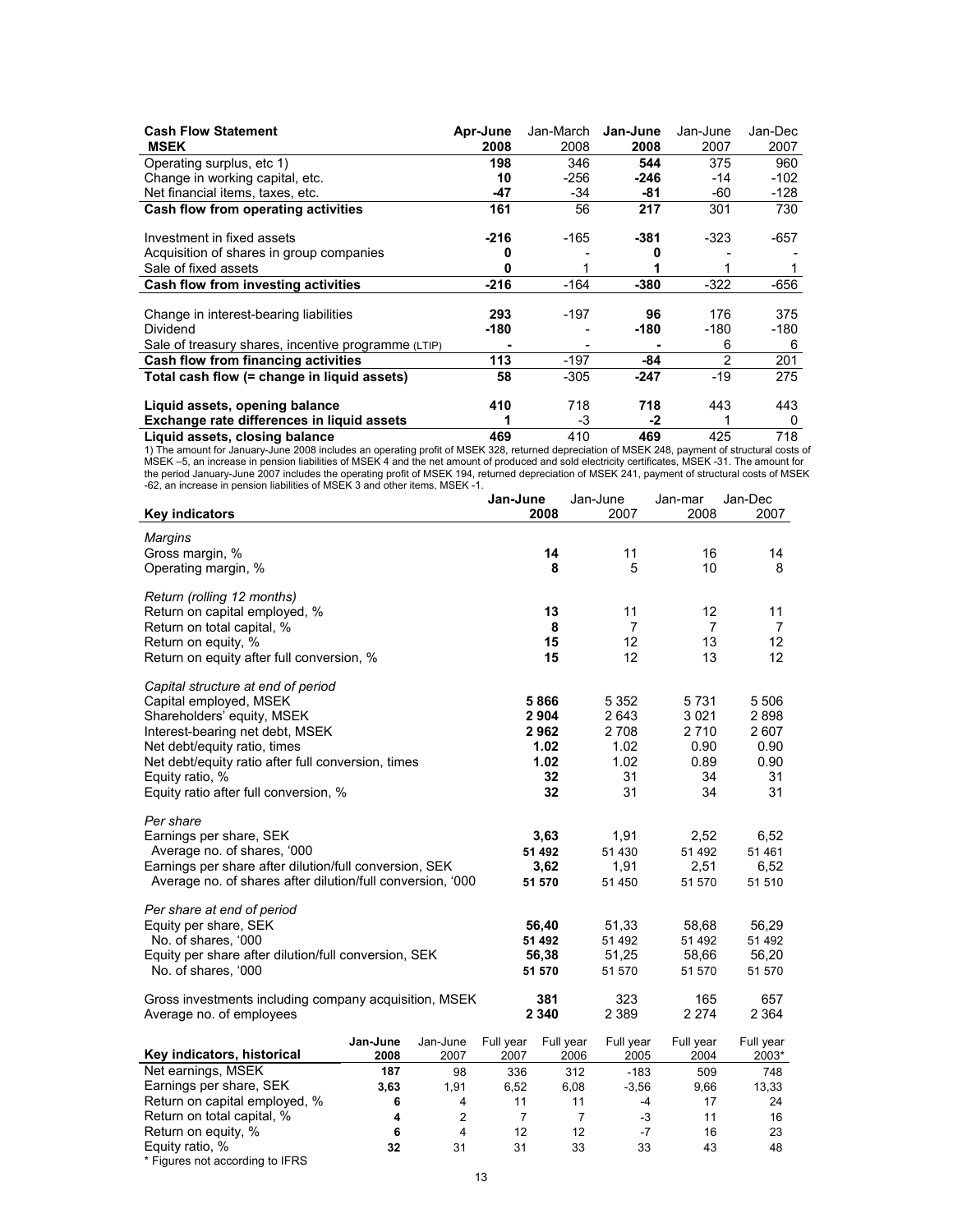# **Parent company**

| Summarised profit and loss accounts |          | 3 months | 6 months       |          | Full<br>vear |
|-------------------------------------|----------|----------|----------------|----------|--------------|
|                                     | Apr-June | Apr-June | Jan-June       | Jan-June | Jan-Dec      |
| <b>MSEK</b>                         | 2008     | 2007     | 2008           | 2007     | 2007         |
| Total operating income              | 874      | 735      | 1825           | 1574     | 3423         |
| Total operating expenses            | -825     | -813     | $-1699$        | $-1580$  | -3 282       |
| <b>Operating profit/loss</b>        | 49       | -78      | 126            | -6       | 141          |
| Financial items                     | $-33$    | $-19$    | -64            | $-48$    | 227          |
| Profit/loss after financial items   | 16       | $-97$    | 62             | -54      | 368          |
| Appropriations                      |          |          | $\blacksquare$ |          | $-1900$      |
| Profit/loss before tax              | 16       | $-97$    | 62             | -54      | $-1.532$     |
| Tax                                 | -4       | 29       | $-17$          | 17       | 531          |
| Net profit/loss                     | 12       | -68      | 45             | $-37$    | $-1001$      |

| <b>Summarised balance sheet</b>            | 30 June | 30 June | 31 Dec  |
|--------------------------------------------|---------|---------|---------|
| <b>MSEK</b>                                | 2008    | 2007    | 2007    |
| <b>Fixed assets</b>                        | 4 187   | 4 1 2 2 | 4 1 1 4 |
| <b>Current assets</b>                      | 3767    | 2036    | 4 103   |
| <b>Total assets</b>                        | 7954    | 6 158   | 8 2 1 7 |
| Shareholders' equity                       | 1 2 2 9 | 1645    | 1 3 6 5 |
| Untaxed reserves                           | 1900    |         | 1900    |
| <b>Provisions</b>                          | 422     | 716     | 419     |
| Long-term liabilities                      | 1754    | 1970    | 2077    |
| <b>Current liabilities</b>                 | 2649    | 1827    | 2456    |
| Total shareholders' equity and liabilities | 7954    | 6 158   | 8 2 1 7 |